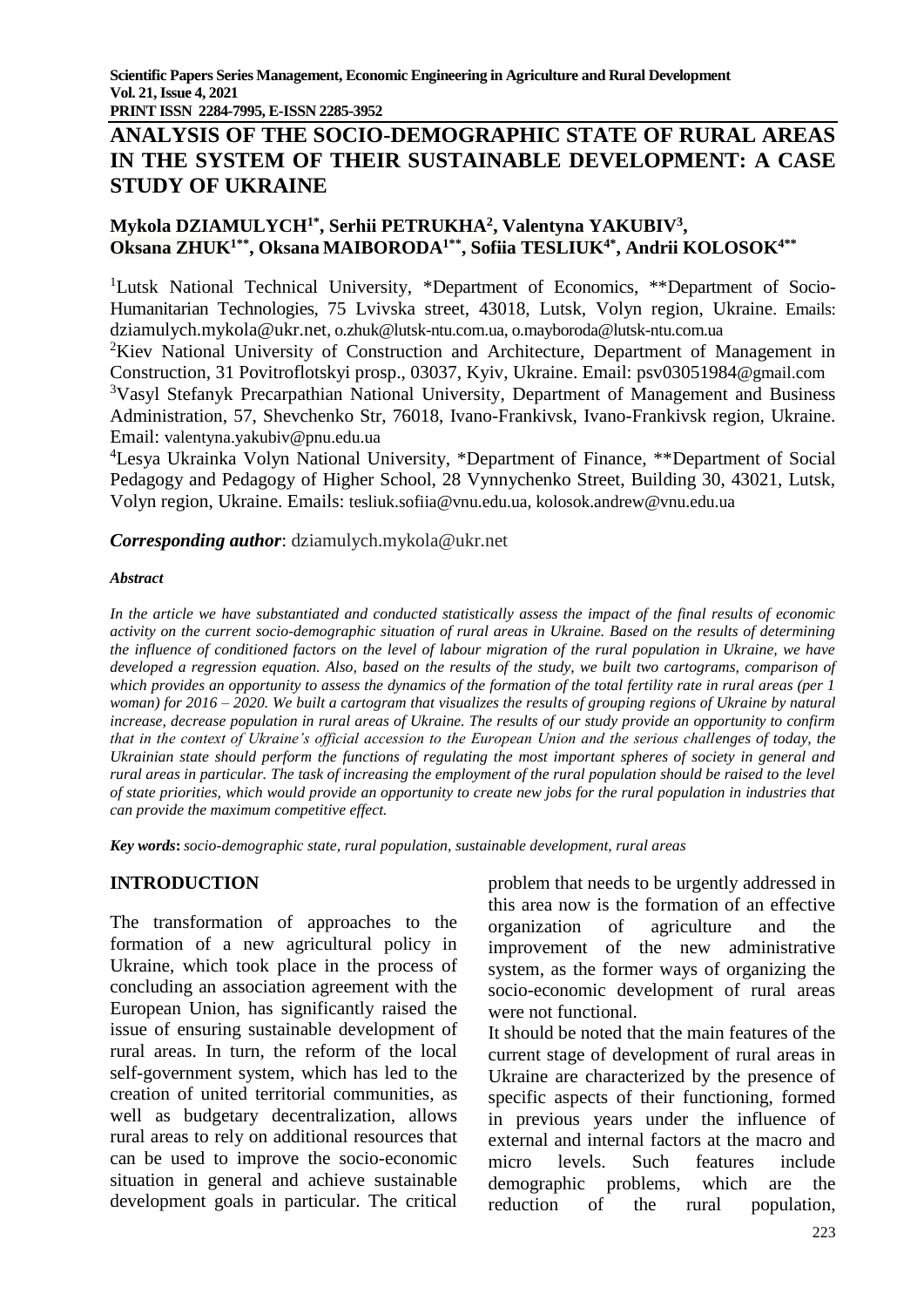strengthening of external migration processes, the transformation of the social base and infrastructure of the village. In the economic aspect, the characteristic changes that occur in rural areas are the growth of the share of personal households in agricultural production, intensive development of rural tourism, and so on. However, the main task that needs to be urgently addressed in the process of formulating a policy of sustainable development of rural areas is the general improvement of the socio-economic situation of the rural population in Ukraine. The solution of this problem is connected with the formation, modelling, and development of rural territorial communities in Ukraine, as well as with ensuring the proper stability, reliability, and efficiency of the functioning of administrative structures of local selfgovernment in rural areas as systemic formations of increased complexity.

The study of socio-economic and demographic development of rural areas is one of the problems that are relatively widely covered in the scientific literature. However, a significant part of research on this issue is related to the development of the agricultural sector. Researchers such as O. Agres [1], I. Balaniuk [4], A. Boiar [7], O. Buhutskyi [8], Y. Chaliuk [9]*,* T, Kulinich [17], V. Onykienko [19], A. Popescu [22-34], P. Sabluk [36], R. Sodoma [41-43], І. Yakoviyk [50], O. Yatsukh [52] and others. In addition, a significant contribution to the development of scientific-applied, structuralfunctional, and methodological aspects of solving problems of ensuring the efficiency of rural areas, made in the scientific works of such researchers as O. Apostolyuk [2], O. Binert [5], O. Bitter [6], M. Dziamulych [10-12], E. Libanova [18], J. Ostafiichuk [20]. T. Shmatkovska [38-40], O. Stashchuk [45- 47], Ya. Yanyshyn [51], I. Zhurakovska [54] However, despite the relevance and theoretical and practical value of the research, some issues related to the effectiveness of socio-economic policy for rural development need to be improved.

### **MATERIALS AND METHODS**

To study the socio-demographic condition of rural areas, it is necessary to use specific tools of demographic analysis, which will identify key aspects of natural and migratory population movements. The most effective methods in this aspect are indicators of sociodemographic statistics, suitable for cartographic reflection of demographic trends in rural areas.

Accordingly, in our study, the main indicators used in the analysis were the following:

1. Natural increase (decrease) per 1,000 persons of the existing population (total natural increase (decrease)), which is the ratio of natural increase (decrease) of the population to the average annual population or the difference between the total birth and death rates:

$$
R_{ng(r)} = R_f - R_m \tag{1}
$$

where:  $R_f$  – total fertility rate per 1,000 population;

 $R<sub>m</sub>$  – overall mortality rate per 1,000 population.

2. The total fertility rate per woman in a given period. This indicator allows us to estimate the potential average number of births by one woman during her actual reproductive period, provided that the baseline birth rate remains unchanged for those years that fall into the analyzed period and for which there are age coefficients. This ratio can be determined by calculating the total amount of the corresponding age-specific fertility rates.

3. The share of the rural population in the total population of the region, %:

$$
S_{rp} = \frac{P_r}{P_w} \tag{2}
$$

where:

 $P_r$  – number of rural population;

 $P_w$  – total population.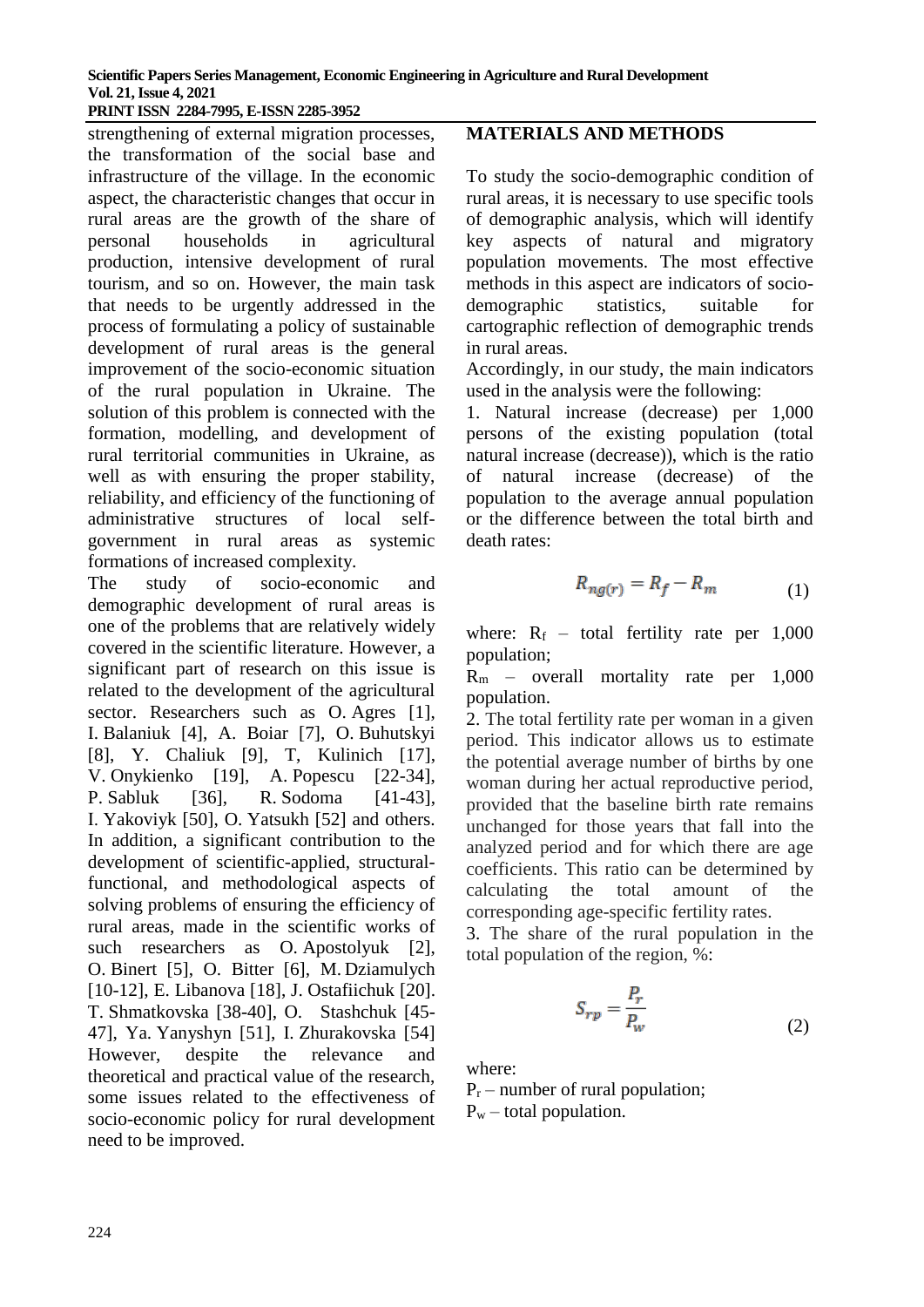**PRINT ISSN 2284-7995, E-ISSN 2285-3952** 

4.Migratory increase (decrease) in population:

$$
M_g = A - D \tag{3}
$$

where:

 $A$  – the total population that arrived in the region;

D – the number of people who left the region.

5.Total migration growth rate (decrease) (migration increase (decrease) per 10,000 people of the current population):

$$
M_{gt} = \frac{P_m}{P_a} \tag{4}
$$

where:

 $P_m$  – migratory population growth over a period of time;

 $P_a$  – the average number of available population.

The processes of relationships and interdependencies can be studied using appropriate methods and models. To identify the relationship between factors and performance traits, we used the method of correlation-regression analysis. Correlationregression analysis is one of the main statistical methods for studying the dependent random variable Y on random variables X. This method is used when the observation data can be considered random, unbiased, and typical. They are formed from the general population, which is distributed according to a multidimensional normal law. Indicators of correlation, which are calculated for a limited set, are only estimates of a statistical pattern. At the same time, it is necessary to consider that in any set the element which is not completely repaid by chance remains. Therefore, a statistical assessment of the degree of accuracy and reliability of the correlation and regression parameters is required [15].

The application of these methods involves the analysis of the studied indicators of demographic statistics and the construction of a mathematical model based on the results. In this case, a significant number of factor values necessitates the use of methods of multiple correlation-regression analysis, which allow

to identification of the most statistically significant factors and assess their relationship with the resulting trait. The interaction of the resulting indicator (Y) with the factor features  $(X_1, X_2,...X_n)$  is determined on the basis of the linear multifactor regression equation according to the following formula:

$$
Y = a_0 + \sum a_i x_i \tag{5}
$$

where:

*а<sup>0</sup> а<sup>i</sup>* – estimates of unknown deterministic parameters, where i is the number of parameters;

 $x_i$  – factor (independent) features, regressors, where  $i$  – the number of features.

 $i = \overline{1; n}$ 

The analysis was performed by us according to the official statistical data on the regions of Ukraine for 2020, which were processed in the software product Statsoft STATISTICA (Multiple Regression program module).

## **RESULTS AND DISCUSSIONS**

We believe that the study of the relationships between the main macroeconomic, social, and demographic indicators of rural development in terms of sustainable development requires modelling and further comprehensive research. Thus, the aim of the article is to statistically assess the impact of the final results of economic activity on the current socio-demographic situation of rural areas in Ukraine.

Socio-demographic processes in the country should be considered as complex, consisting of components of different areas of social activity of the geopolitical complex.

It is the systemic approach that provides an opportunity to present the socio-demographic situation of rural areas of the country as a system. In order to define and characterize it, it is necessary to build a system model that to some extent reflects the first and contains only the most characteristic indicators that evaluate it. The system model cannot be absolutely adequate to the system reality, because it is not able to reproduce all the details of the complex process of market functioning. Since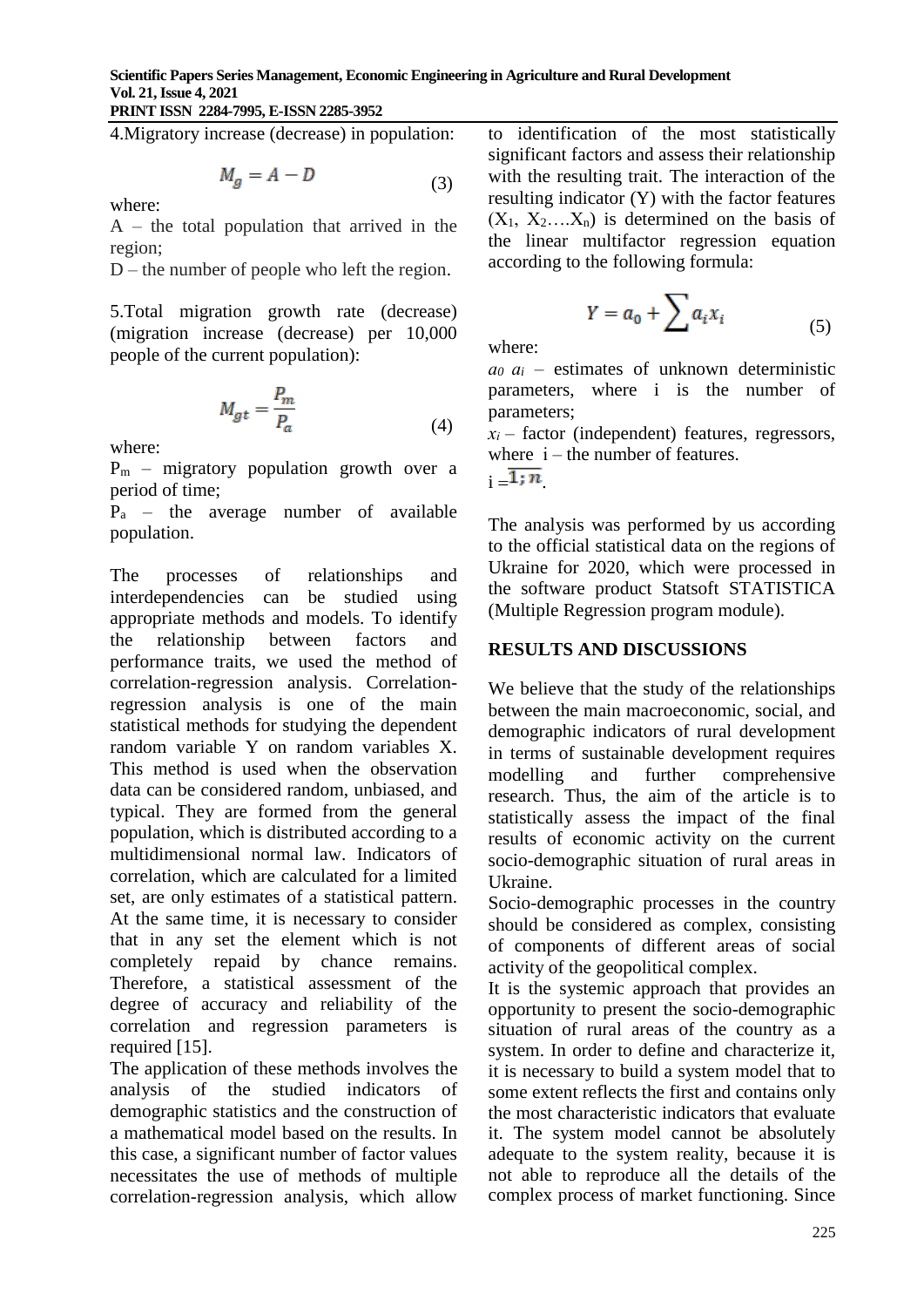it is a static model that only captures (registers) the real process, a third system is needed: a modelling system, which is a process that provides the ability to accurately reflect the system reality in the system model. The more perfect the modelling system, the more fully it is possible to reflect the real market relations in the system-model of sociodemographic development of rural areas at the present stage [13; 35; 37; 44].

The set of methods that are most often used in the analysis, focus, as a rule, on solving two problems: proving the homogeneity of the modelled processes (variation statistics) and determining the extent of their relationship (correlation and methods of generalizing indicators). The main requirement of statistical research is the study of mass data. However, the practice of using statistical methods in modelling is often limited to the study of mostly isolated cases. Hence the contradictions: designed to study mass phenomena - statistical methods are artificially used to study individual cases. Therefore, sometimes in modelling, statistical methods are replaced by mechanical ones or statistical methods are used only as illustrative material [3]. The way out of this situation can only be in the use of mass statistical, focused on scientific methods, arrays of information.

To determine the relationships between economic, socio-demographic factors of rural development and their statistical evaluation, we have chosen a system of relevant indicators.

Economic factors of rural development are represented by the following indicators: gross value added per capita, thousand UAH; unemployment rate,%; level of environmental pollution in terms of emissions of harmful substances into the atmosphere by stationary sources of pollution by region, thousand Socio-demographic indicators of rural areas are represented by the following system of indicators: migration processes among rural workers; the general birth rate in rural areas; general increase in the rural population due to natural factors. The analytical basis for the calculations was the official static data of the State Statistics Office of Ukraine for 2020 [48].

Socio-demographic indicators of rural

development include, first of all, indicators of natural and mechanical movement of the rural population. Labour migration of the rural population as a component of the mechanical movement largely reflects the features of the rural labour market in Ukraine, the level of rural employment, and unemployment, which are a consequence of historical, social, and economic conditions prevailing in Ukraine for many decades. The changes taking place in the economic system of the state also require appropriate changes in the system of social and labour relations and guarantees of workers' rights. In this aspect, it should be noted that in Ukraine there is a not very perfect labour market of the rural population, which is due to the specific causes of the process of changing property relations in rural areas. At present, there are significant problems associated with ensuring the regulatory impact and infrastructure development of this market. As a result, there are objective problems associated with ensuring the appropriate level of socioeconomic development of rural areas.

The outflow of the most active part of the youth abroad is undesirable and is considered rather dangerous risk for national development as a whole. This can be a significant problem for Ukraine, because, firstly, it will complicate the staffing needs of domestic agricultural producers, and secondly, in the context of demographic problems in rural areas will reduce the resilience of national social systems, including pensions and more [14].

In the process of studying the relationship between the level of labour migration of the rural population and a set of relevant economic factors, we used correlationregression analysis. Based on the results of this study, we built a correlation-regression model and tested it for representativeness and adequacy.

$$
Y = 5.9474 - 0.0572x_1 + 0.2843x_2 ++ 0.0068x_3
$$
 (6)

Analyzing the obtained regression equation, we can say that the greatest influence on the performance indicator is exerted by factor  $X_2$ , namely, the level of rural unemployment. It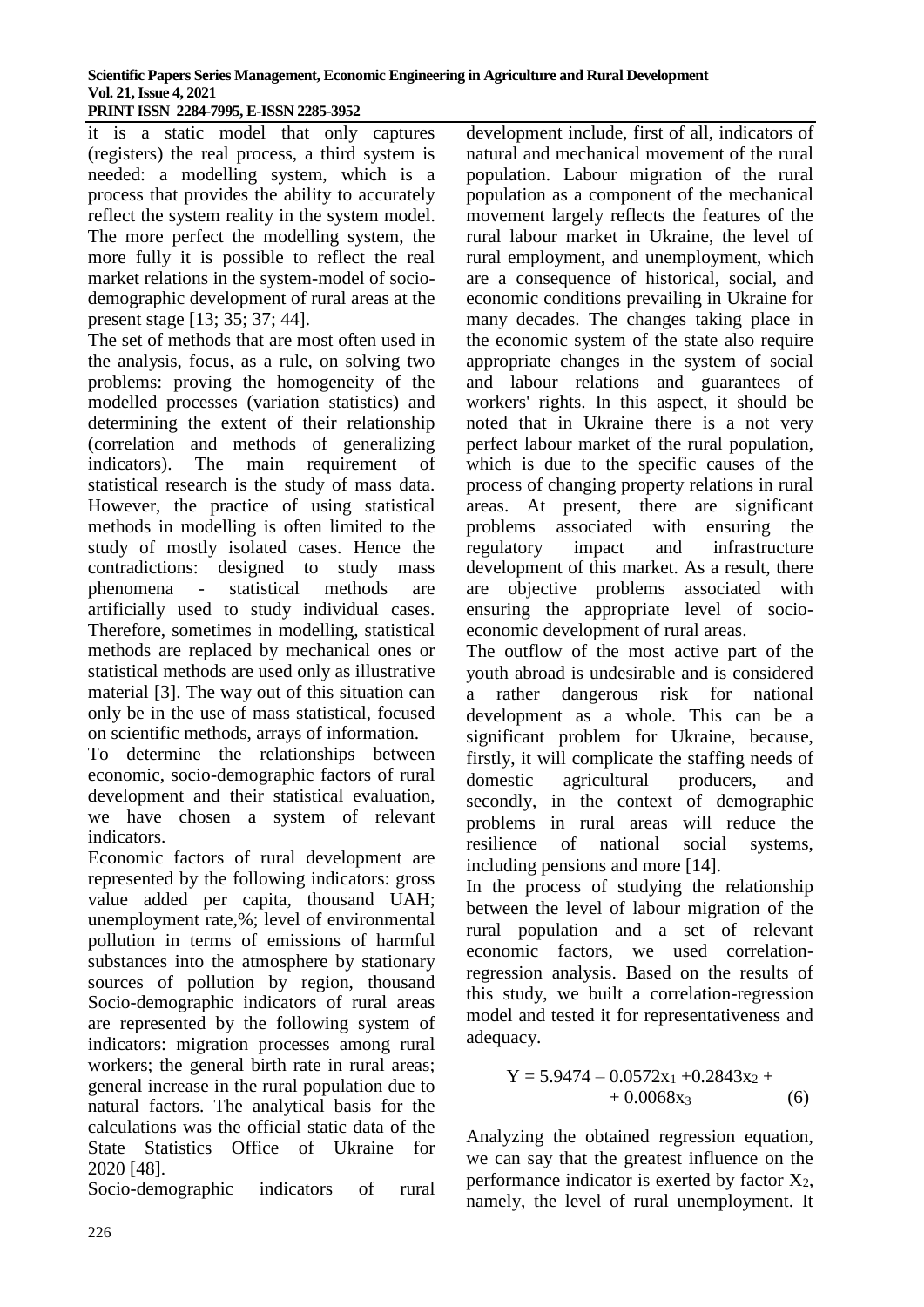### **PRINT ISSN 2284-7995, E-ISSN 2285-3952**

was found that if the level of rural unemployment increases by 1%, the level of labour migration of the rural population will increase by 0.28%. The third factor  $(X_3)$  has the least significant impact on the performance indicator. in particular, according to the results of the study, it was found that with an increase in the level of environmental pollution by 1 thousand tons, the level of labour migration of the rural population in Ukraine increases by only 0.007%.

Regression coefficients are numbers that are determined in actual units (in natural scale) and are therefore incomparable with each other. To transform them into relative indicators, we used the same transformation to obtain the pair wise correlation coefficient. The value obtained is a standardized regression coefficient or β-coefficient.

Table 1. Indicators of correlation-regression analysis on the impact of factors on the level of labour migration of the rural population of Ukraine in 2020

| <b>Factors</b> | <b>BETA</b><br>coefficients | Standard error<br>of BETA<br><i>coefficients</i> | Regression<br>coefficient $(B)$ | Standard error<br>В | t-criterion | Actual<br>materiality<br>level (p-level) |
|----------------|-----------------------------|--------------------------------------------------|---------------------------------|---------------------|-------------|------------------------------------------|
| $X_1$          | $-0.375623$                 | 0.354781                                         | $-0.0572$                       | 0.437921            | $-1.36011$  | 0.045287                                 |
| $X_2$          | 0.570515                    | 0.354781                                         | 0.2854                          | 0.437921            | 0.34254     | 0.031683                                 |
| $X_3$          | 0.120642                    | 0.354781                                         | 0.0069                          | 0.437921            | 0.77716     | 0.703265                                 |

 $X_1$  – GDP per capita, thousand UAH;

 $X_2$  – level of rural unemployment, %;

 $X_3$  – level of environmental pollution, thousand tons.

Source: own development.

According to the results of our study (Table 1), it was found that the β-coefficients for the three factors analyzed, respectively, are: - 0.3755; 0.5704; 0.1206. The coefficient of determination  $= 0.311$ , ie only  $31.1\%$ variation in the level of labour migration of the rural population of Ukraine in the study period is explained by three factors.



Fig. 1. Map of the results of grouping the regions of Ukraine by the total rate of migration growth, reduction (-) in rural areas in 2020, per 10,000 people of the existing rural population\*

\*Data on Luhansk, Donetsk regions, and the Autonomous Republic of Crimea are not available due to their temporary occupation by the Russian Federation and in accordance with the Law of Ukraine "On Temporarily Occupied Territories".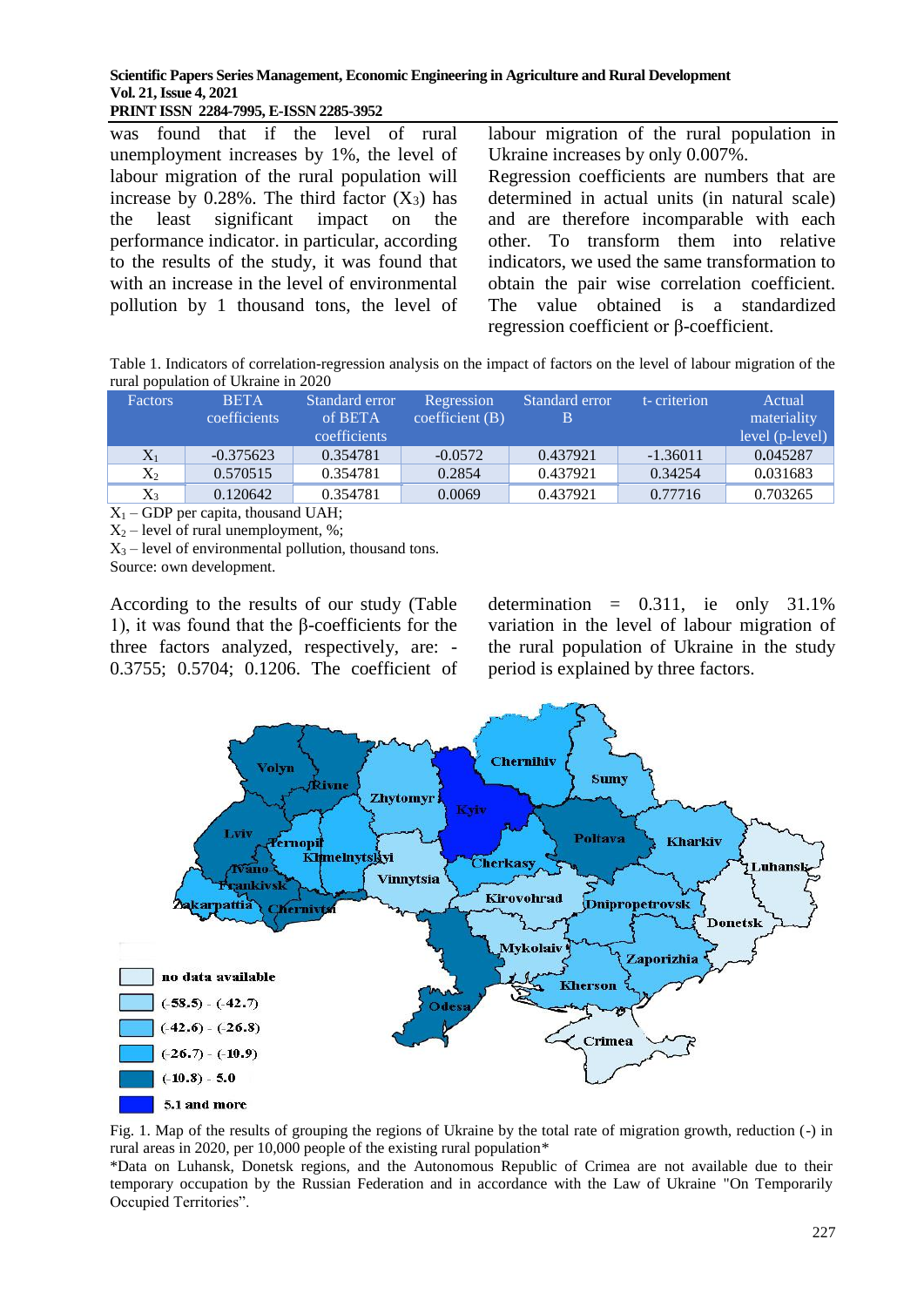As can be observed from the cartogram developed by us (Fig. 1), the largest negative migration increase among the rural population in 2020 is observed in Mykolayiv, Kirovohrad and Vinnytsia regions. The largest positive migration growth is characteristic of the Kyiv region, where the capital of Ukraine is located, as well as Odessa (a resort region with access to the sea) and most regions of the Western region, which are characterized by their agricultural orientation.

It is well known that globalization and integration are an objective reality today. At the same time, the national state policy in the field of rural employment should be pursued for the sake of social justice in the context of globalization. The crisis has shown that the results of the process of globalization and integration are beneficial only for a few countries, but are not fair to most of them, because the declaration of equal rights does not guarantee their observance, especially in times of economic downturn. Thus, it should be understood that Ukraine's membership in the European Union will not automatically transform the Ukrainian labour force from migrants to local residents. Various occupational standards, the supply of lowskilled jobs for migrants, language barriers, etc. are also serious risks to European integration for the rural workforce.

In addition, the problems associated with hypertrophied disparities in the demographic trends of the rural population pose a number of threats and negative consequences for the economic development of the regions and directly for the proper provision of socioeconomic aspects of the functioning of rural areas. In general, this trend is pronounced in terms of the reduction of the economically active population in rural areas, which is associated with the outflow of labour to other industries or to other, more attractive regions in terms of development. All this entails an increase in social tension, a decrease in local budget revenues, along the need to ensure an adequate level of social security for the rural population [4].

At the same time, it can be argued that the trend towards a general decrease in the rural

population is not surprising for European countries in general. In particular, population decline is currently characteristic of more than 30% of the countries of the European continent. Among European countries, Ukraine is also distinguished by the scale and protracted nature of depopulation of both rural and urban populations [21].

Characterizing the specific features of depopulation within Ukraine itself, we should first emphasize the higher intensity of natural population decline and the duration of depopulation trends in rural areas, where the excess of deaths over births has been observed for more than thirty years (since 1979).

According to the average version of the multivariate demographic forecast, developed by specialists of the Institute of Demography and Social Research of the National Academy of Sciences of Ukraine, with the probable overall reduction of the population of Ukraine by 2050. more than 18%, the number of its able-bodied contingent will decrease by more than 1/3 [18].

Migrations of the rural population also have a negative effect on the processes of demographic reproduction. After all, migrants are dominated by the most productive and economically productive age groups. Today, according to various estimates, from 5 to 8 million people are looking for work and work outside Ukraine, which, of course, does not contribute to the growth of the birth rate in Ukraine [16; 49; 53].

The birth rate and mortality of the rural population determine its natural movement. The birth rate is calculated according to the fertility rate, which is determined in relative terms as the ratio of the number of births per year to the average annual population.

$$
Y = -26.4516 + 0.0539x_1 - 0.0278x_2 - 0.00315x_3
$$
 (7)

According to the results of the analysis of the correlation-regression model obtained by us, it is established that the first factor  $(X_1)$  has the most significant influence on the performance indicator. Namely, it was found that GDP growth by 1 thousand UAH per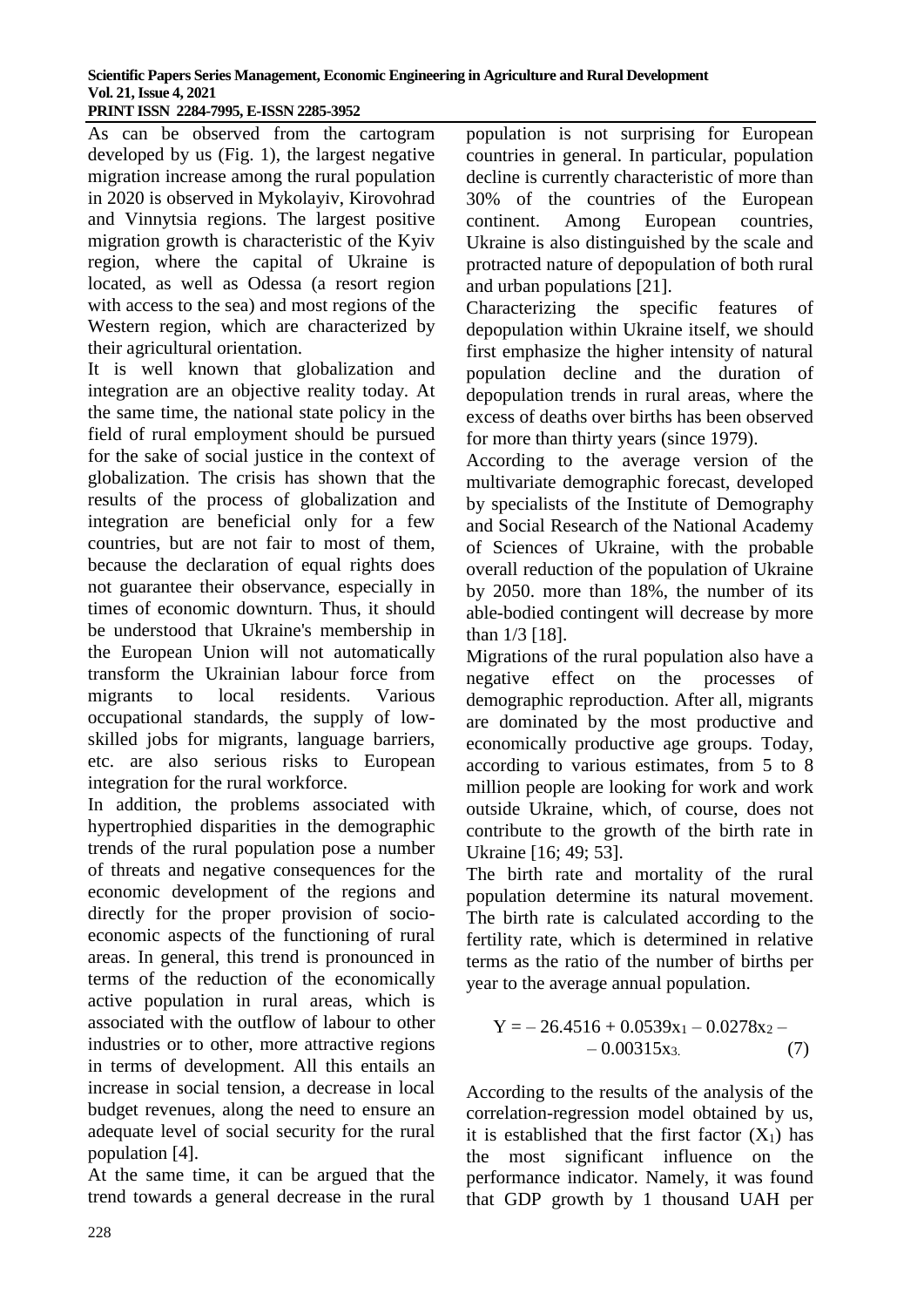person causes an increase in the birth rate of the rural population in Ukraine by 0.0538 ‰. The least significant impact on the

performance indicator in this model has the level of environmental pollution  $(X_3)$ .

Table 2. Assessment of the representativeness and adequacy of the results of the formation of the correlationregression model to identify the relationship between the relevant factors and the birth rate of the rural population of Ukraine in 2020

| <b>Factors</b> | <b>BETA</b><br>coefficients | <b>Standard</b><br>error of<br><b>BETA</b><br>coefficients | <b>Regression</b><br>coefficient $(B)$ | <b>Standard</b><br>error B | t-criterion | <b>Actual</b><br>materiality<br>level (p-level) |
|----------------|-----------------------------|------------------------------------------------------------|----------------------------------------|----------------------------|-------------|-------------------------------------------------|
| $X_1$          | 0.26575                     | 0.25109                                                    | 0.05394                                | 0.78372                    | 1.74648     | 0.48768                                         |
| $X_2$          | $-0.40483$                  | 0.25109                                                    | $-0.02793$                             | 0.78372                    | $-0.53241$  | $-0.75322$                                      |
| $X_3$          | $-0.50263$                  | 0.25109                                                    | $-0.00324$                             | 0.78372                    | $-1.03294$  | 0.08307                                         |

 $X_1$  – GDP per capita, thousand UAH;

 $X_2$  – level of rural unemployment, %;

 $X_3$  – level of environmental pollution, thousand tons.

Source: own development.

Summarizing the results shown in Table 2, it should be noted that there is insufficient confirmation of the variation in the birth rate of the rural population in Ukraine under the influence of our selected factors. Thus, it can be argued that the relationship studied in the analysis of the various features is not really marked by a high level of reliability. At the

same time, on the basis of the obtained results, it became possible to form specialized analytical cartograms (Fig. 2). Therefore, based on a comparison of the data presented on these maps, it is possible to reliably estimate the overall dynamics of the total birth rate in Ukraine (in rural areas) for the period 2016-2020.



Fig. 2. Cartogram of the results of the grouping of regions of Ukraine by the total birth rate in rural areas in 2016 (left), and  $2020$  (right) per 1 woman\*

\*Data on Luhansk, Donetsk regions, and the Autonomous Republic of Crimea are not available due to their temporary occupation by the Russian Federation and in accordance with the Law of Ukraine "On Temporarily Occupied Territories".

Source: [48].

In particular, the dynamics of the formation of the total birth rate in rural areas for 2016 - 2020 revealed very positive dynamics of this indicator for the Volyn, Chernivtsi, and Odessa regions.

However, for the Zaporizhia region in the studied period, no positive dynamics were found. In addition, the Ternopil region of Ukraine is characterized by the almost unchanged indicator of the total fertility rate in rural areas in the study period, which indicates the questionable effectiveness of local government policy on the study.

The natural increase of rural population is one of the main in the system of sociodemographic indicators of economic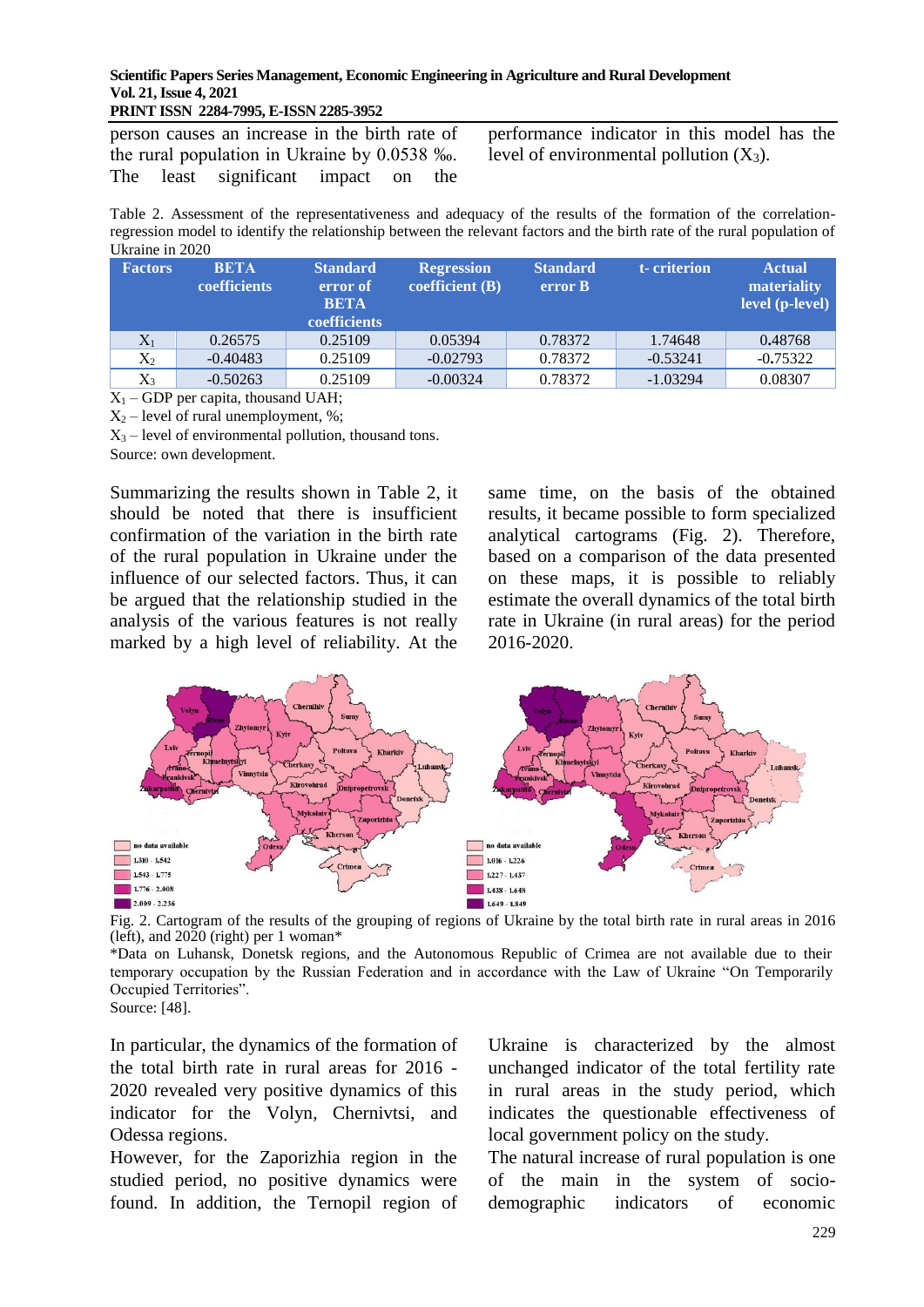**PRINT ISSN 2284-7995, E-ISSN 2285-3952** 

evaluation of rural areas of Ukraine in terms of sustainable development, so we conducted a study of its dependence on relevant macroeconomic and regional factors.

We have built a correlation-regression model to identify the relationship between the natural growth rate of the rural population of Ukraine and the three selected factors.

$$
Y = 1.5537 + 0.00313x_1 - 0.00387x_2 -
$$
  
- 0.00904x<sub>3</sub> (8)

The results of the analysis of the influence of factor features on the natural movement of the rural population (formula 8), determined by

the ratio of births and deaths per year to the average annual rural population, shows that the relationship between factor and performance is inverse (factors  $X_2$ ;  $X_3$ ) and cannot be considered significant. This suggests that the natural motion factors included in this model do not have a significant impact.

We found that among the selected factors the greatest inverse effect on the performance indicator is exerted by factor  $X_3$ , in particular, it was found that the increase in pollution by 1 thousand tons causes a decrease in the level of the natural movement of the rural population of Ukraine by 0.009‰.

Table 3. Assessment of the representativeness and adequacy of the results of the formation of the correlationregression model to identify the relationship between the relevant factors and the natural growth rate of the rural population of Ukraine in 2020

| <b>Factors</b> | <b>BETA</b><br>coefficients | <b>Standard error</b><br>of BETA | coefficient $(B)$ | <b>Regression</b> Standard error | t-criterion | <b>Actual</b><br>materiality |
|----------------|-----------------------------|----------------------------------|-------------------|----------------------------------|-------------|------------------------------|
|                |                             | coefficients                     |                   |                                  |             | level (p-level)              |
| $X_1$          | 0.23731                     | 0.23757                          | 0.00322           | 0.00274                          | 2.41362     | 0.04556                      |
| $X_2$          | $-0.04511$                  | 0.23757                          | $-0.00366$        | 0.00274                          | $-0.63451$  | 0.36215                      |
| $\mathrm{X}_3$ | $-0.39588$                  | 0.23757                          | $-0.00905$        | 0.00274                          | $-1.51513$  | 0.04872                      |

 $X_1$  – GDP per capita, thousand UAH;

 $X_2$  – level of rural unemployment, %;

 $X_3$  – level of environmental pollution, thousand tons.

Source: own development.

Thus, the analytical study of the statistical population without cities of regional subordination of Ukraine (Table 3). allows us to conclude that we obtained a relatively homogeneous population, in which there is a small (23.73%), but confirmed impact on the performance of gross value added per capita (*p-level* = 0.04554) and 39.5 % impact of the level of environmental pollution (*p-level* = 0.04862).

Based on the results of the study, we built a cartogram that visualizes the results of grouping regions of Ukraine by natural increase, decrease (-) population in rural areas of Ukraine in 2020, per 1,000 people of the existing rural population (Fig. 3).

As can be seen from the cartogram (Fig. 3), the most negative value of natural growth (reduction) of the population in rural areas in 2020 is typical for Sumy, Chernivtsi, and Cherkasy regions, which, in our opinion, deserves special attention in the relevant public services. and local self-government organizations, whose activities are aimed at resolving the identified negative values and the formation of further positive trends in their development.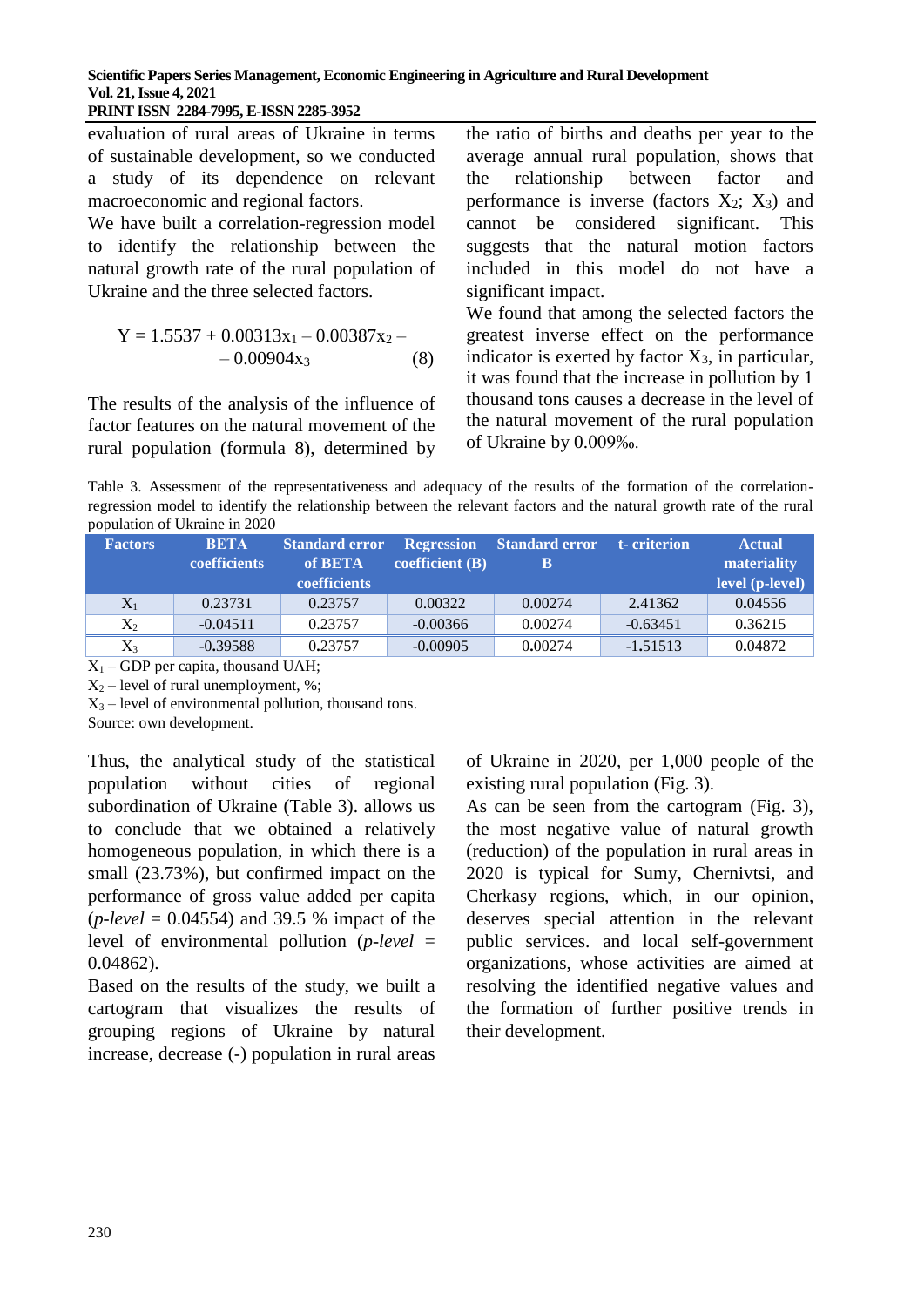**PRINT ISSN 2284-7995, E-ISSN 2285-3952** 



Fig. 3. Cartogram of the results of grouping the regions of Ukraine by natural increase, reduction (-) of the population in rural areas of Ukraine in 2020, per 1,000 people of the existing rural population\* \*Data on Luhansk, Donetsk regions, and the Autonomous Republic of Crimea are not available due to their temporary occupation by the Russian Federation and in accordance with the Law of Ukraine "On Temporarily Occupied Territories". Source: [48].

### **CONCLUSIONS**

Thus, based on the study, it can be argued that there are objective problems associated with the socio-economic and demographic development of rural areas in Ukraine. The data obtained as a result of analytical calculations reflect the objective reality and indicate a negligible relationship between the selected for research economic, environmental, and socio-demographic indicators of socio-demographic development of rural areas. Given the fact that in real conditions the relationship between indicators is stochastic, finding the absolute truth in determining the relationship in practice is not always possible. But the approximate nature of any results of the correlation-regression analysis is not a reason to deny its usefulness and scientific purpose.

The results of our study provide an opportunity to confirm that in the context of Ukraine's official accession to the European Union and the serious challenges of today, the Ukrainian state should perform the functions of regulating the most important spheres of society in general. It can be argued that the priority for state institutions now should be economic incentives for rural development, attracting additional investment in agriculture and agritourism, and so on. The general trends of administrative reform and budget decentralization should also, above all, increase the level of investment in rural development, which will result in both an increase in the number of jobs and the provision of additional revenues to stimulate the socio-economic development of the village.

Thus, the achievement of high living standards of the rural population in Ukraine is possible only through the formation of appropriate mechanisms to stimulate economic and socio-demographic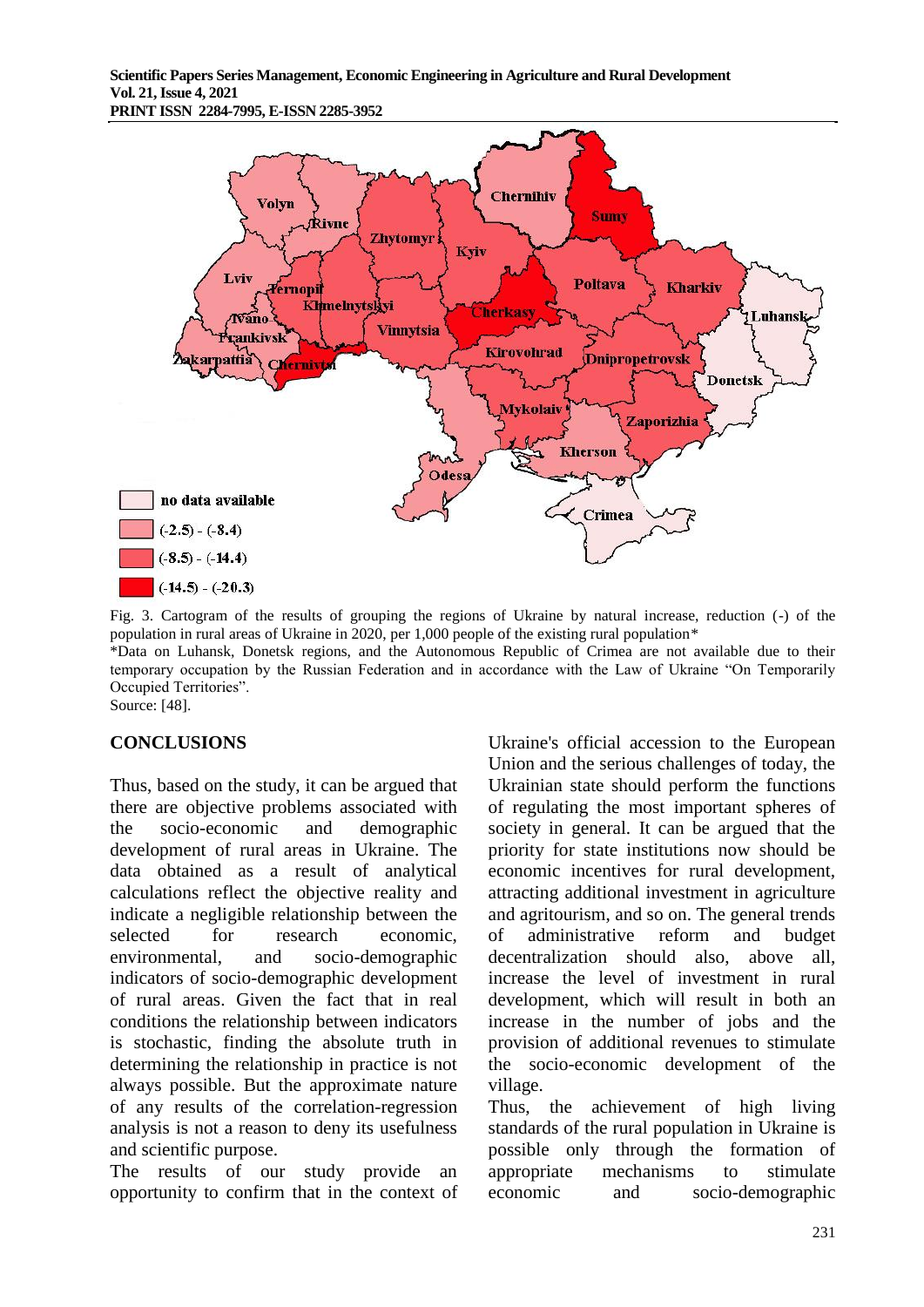**PRINT ISSN 2284-7995, E-ISSN 2285-3952** 

development of rural areas by the state and public-private partnership.

### **REFERENCES**

[1]Agres, O., Sadura, O., Shmatkovska, T., Zelenko, S., 2020, Development and evaluation of efficiency of leasing activities in agricultural sector of Ukraine. Scientific Papers Series «Management, Economic Engineering in Agriculture and rural development», Vol. 20(3): 53-60.

[2]Apostolyuk, O., Shmatkovska, T., Chykalo, I., Husak, A., 2020, Assessment of the rural population economic activity in the system of united territorial communities development: a case study of Volyn Region, Ukraine. Scientific Papers: Management, Economic Engineering in Agriculture and Rural Development, Vol. 20(3): 99-108.

[3]Arutiunian, I., Poltavets, M., Аchacha, M., Bondar, O., Pavlov, F., Gerasymenko, O., Kulinich, T., 2021, Effective Concepts of Harmonious Management of Production Systems. International Journal of Computer Science and Network Security. Vol. 21(3): 141-144.

[4]Balaniuk, I., Kyrylenko, V., Chaliuk, Yu., Sheiko, Yu., Begun, S., Diachenko, S., 2021, Cluster analysis of socio-economic development of rural areas and peasant farms in the system of formation of rural territorial communities: a case study of Volyn region, Ukraine. Scientific Papers Series "Management, Economic Engineering in Agriculture and Rural Development", Vol. 21(3): 177-188.

[5]Binert, O., Sodoma, R., Sadovska, I., Begun, S., Shmatkovska, T., Balash, L., 2021, Mechanisms for improving economic relations in the milk subcomplex of the agricultural sector: a case study of Ukraine. Scientific Papers Series "Management, Economic Engineering in Agriculture and Rural Development". Vol. 21(2): 101-110.

[6]Bitter, O. A., Berezivsky, P. S., Melnyk, V. S., 1997, Efficiency of agricultural production and the standard of living of the rural population. Lviv, 188 p.

[7]Boiar, A., O., Shmatkovska, T. O., Stashchuk, O. V., 2018, Towards the theory of supranational finance. Cogent Business & Management. 5(1).

[8]Bugutskyi, O. A., 1999, Demographic situation and use of human resources in the countryside. Кyiv, 280 p. [9]Chaliuk, Y., Dovhanyk, N., Kurbala, N., Komarova, K., Kovalchuk, N., 2021, The digital economy in a global environment. AD ALTA: Journal of Interdisciplinary Research. Vol.11, Special issue XVII: 143-148.

[10]Dziamulych M., Moskovchuk A., Vavdiiuk N., Kovalchuk N., Kulynych M., Naumenko, N., 2021, Analysis and economic and mathematical modeling in the process of forecasting the financial capacity of milk processing enterprises of the agro-industrial sector: a case study of Volyn region, Ukraine. Scientific Papers Series "Management, Economic Engineering in Agriculture and Rural Development". Vol. 21(1): 259- 272.

[11]Dziamulych M., Shmatkovska T., Petrukha, S., Zatsepina, N. Rogach, S., Petrukha, N., 2021, Rural agritourism in the system of rural development: a case study of Ukraine. Scientific Papers Series "Management, Economic Engineering in Agriculture and Rural Development", Vol. 21(3): 333-343.

[12]Dziamulych, M., Stashchuk, O., Korobchuk, T., Mostovenko, N., Martyniuk, R., Strelkova, I., Grebeniuk, N., 2021, Banking innovations and their influence on the formation of digital banking. AD ALTA: Journal of Interdisciplinary Research. Vol.11, Special issue XVII: 108-112.

[13]Erina, A. M., 2001, Statistics of modeling and forecasting. Kyiv, 170 p.

[14]Ermakov, O. U., Velichko, O. V., Bohach, L., Nahornyi, V. V., 2018, To question of estimation of production potential of agricultural enterprises. Financial and credit activity-problems of theory and practice, 3(26): 162-168.

[15]Granberg, A. G., 1990, Statistical modeling and forecasting. Moscow, 383 p.

[16]Hrebennikova, A., Artemchuk, L., Nahornyi, V., Daliak, N., Ruban, O., 2021, Assessment of the network interaction synergistic effect according to the organization life cycle. Journal of eastern European and Central Asian research, 8(3): 311-323.

[17]Kulinich, T., Berezina, L., Bahan, N., Vashchenko, I., Huriievska, V., 2021, Application of Project Management: Lean Technologies and Saving Manufacturing (Aspects of Management and Public Administration). International Journal of Computer Science and Network Security. Vol. 21(5): 57-68.

[18]Libanova, E. M., Khvesyk, M. A., 2017, Socioeconomic potential of sustainable development of Ukraine and its regions: vectors of real progress: national report. Kyiv, 864.

[19]Onykienko, V. V., 2006, Priorities of socialization of the labor market in the conditions of market stabilization and globalization of the national economy of Ukraine. Demography and the Social Economy. Vol. 2: 101-114.

[20]Ostafiichuk, Ya., 2014, Socio-ecological problems of rural development: modern dimension and prospects of solution. Socio-economic problems of the modern period of Ukraine. Vol. 3: 379–387.

[21]Pavelko, O., Lazaryshyna, I., Dukhnovska, L., Sharova, S., Oliinyk, T., Donenko, I., 2021, Construction Development and Its Impact on the Construction Enterprises Financial Results. Estudios de Economia Aplicada. Vol. 39(3).

[22]Popescu A., 2013, Considerations on the Rural Population as a Resource of Labor Force in Romania. Scientific Papers Series Management, Economic Engineering in Agriculture and Rural Development, Vol. 13(3): 229-236.

[23]Popescu A., 2013, Considerations on the main features of the agricultural population in the European Union, Scientific Papers Series Management, Economic Engineering in Agriculture and Rural Development, Vol. 13(4): 213-220.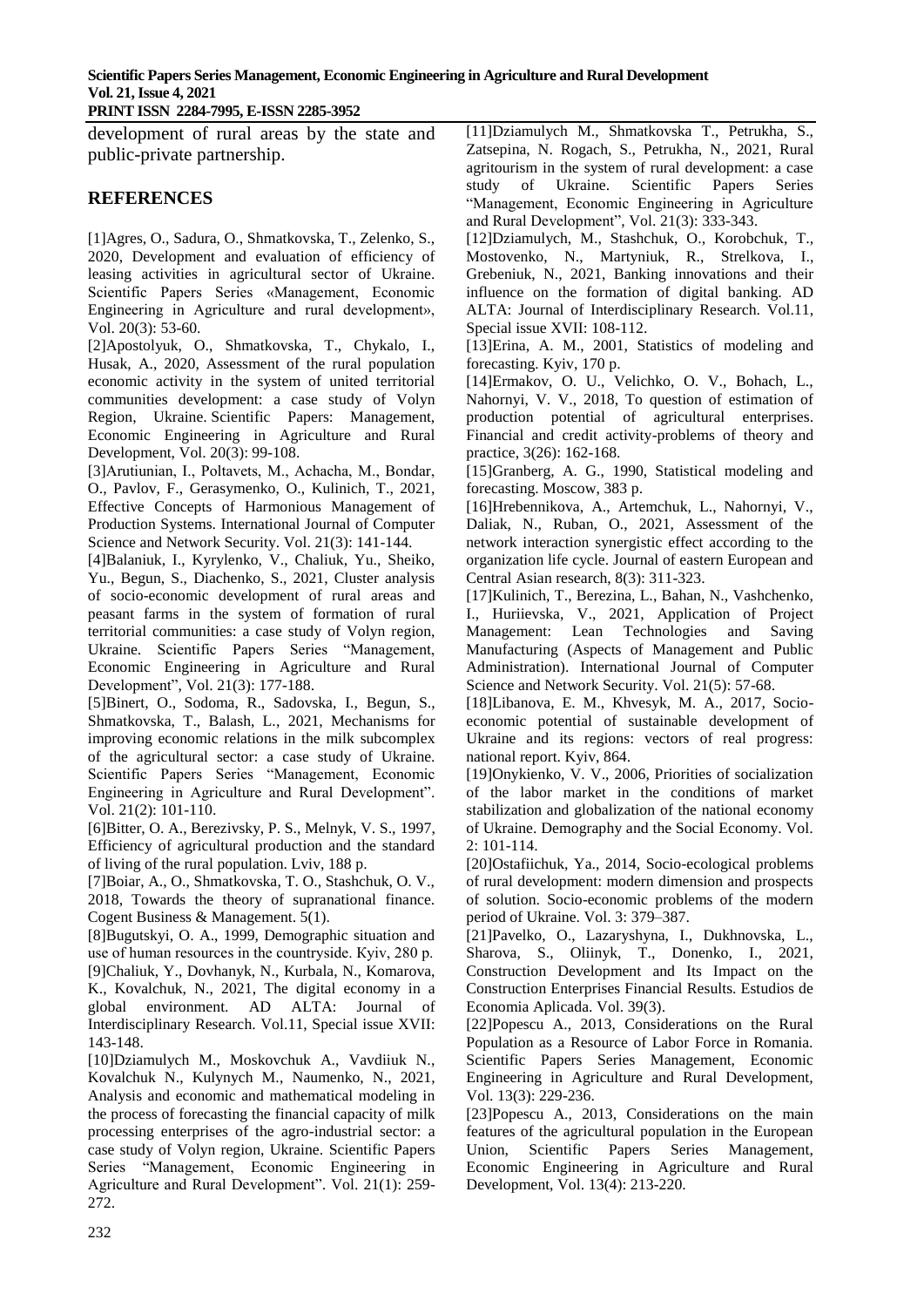**PRINT ISSN 2284-7995, E-ISSN 2285-3952** 

[24]Popescu A., 2015, Research on labour productivity in Romania's agriculture. Scientific Papers Series Management, Economic Engineering in Agriculture and Rural Development, Vol. 15(2): 271-280.

[25]Popescu, A., 2016, Research on the concentration of tourist arrivals in Romania. Scientific Papers: Series Management, Economic Engineering in Agriculture and rural development, Vol. 16(1): 425-429.

[26]Popescu, A., 2016, Research on the dynamics and territorial dispersion of the occupied population in Romania's tourism in the period 2007-2015. Scientific Papers: Series Management, Economic Engineering in Agriculture and rural development, Vol. 16(4): 279- 288.

[27]Popescu A., 2016, The position of tourist and agrotourist guesthouses in Romania's accommodation structures. Scientific Papers Series Management, Economic Engineering in Agriculture and Rural Development, Vol. 16(1): 417-424.

[28]Popescu A., Condei R., 2015, Research on Romania's employment in agriculture and its position in the European Union, Scientific Papers Series Management, Economic Engineering in Agriculture and Rural Development, Vol. 15(2): 281-289.

[29]Popescu, A., Dinu, T. A., Stoian, E., 2019, Changes, trends and relationships between average income and consumption expenditures per household in Romania in the period 2007-2017. Scientific Papers Series "Management, Economic Engineering in Agriculture and Rural Development", Vol. 19(2): 363- 374.

[30]Popescu A., Dinu T. A., Stoian E., 2018, Demographic and economic changes characterizing the rural population in Romania. Scientific Papers Series Management, Economic Engineering in Agriculture and Rural Development, Vol. 18(2): 333-346.

[31]Popescu, A., Dinu, T. A., Stoian, E., 2019, Efficiency of the agricultural land use in the European Union. Scientific Papers Series "Management, Economic Engineering in Agriculture and Rural Development". Vol. 19(3): 475-486.

[32]Popescu, A., Dinu, T. A., Stoian, E., Serban, V. 2021, Efficiency of labor force use in the European Union's agriculture in the period 2011-2020. Scientific Papers Series "Management, Economic Engineering in Agriculture and Rural Development", Vol. 21(3): 659- 672.

[33]Popescu, A., Grigoras, M. A., 2011, Research concerning Rural versus Urban Population–Present and Prospect. Scientific Papers: Series Management, Economic Engineering in Agriculture and rural development, Vol. 11(2): 151-156.

[34]Popescu, A., Tindeche, C., Marcuta, A., Marcuta, L., Hontus, A., Angelescu, C., 2021, Labor force in the European Union agriculture - traits and tendencies. Scientific Papers Series "Management, Economic Engineering in Agriculture and Rural Development", Vol. 21(2): 475-486.

[35]Ruzavin, G. I., 1999, Methodology of scientific research. Moscow, 317 p.

[36]Sabluk, P. T., Kurylo, L. I., 2014, Scientific (economic) centers of rural development in the management of agricultural economy. Economics of agro-industrial complex. Vol. 5: 51-56.

[37]Semenyshena, N., Khorunzhak, N., Lazaryshyna, I., Yurchenko, O., Ostapenko, Yu., 2021, Accounting Institute: on the Genesis and Impact of Management Revolutions. Independent Journal of Management & Production. Vol. 12(3): 243-261.

[38]Shmatkovska, T., Dziamulych, M., Gordiichuk, A., Mostovenko, N., Chyzh, N., Korobchuk, T. 2020, Trends in human capital formation and evaluation of the interconnection of socio-demographic processes in rural area: a case study of Volyn region, Ukraine. Scientific Papers: Series «Management, Economic Engineering in Agriculture and rural development», Vol. 20(2): 437–444.

[39]Shmatkovska, T., Dziamulych, M., Yakubiv, V., Myshko, O., Stryzheus, L., Yakubiv, R., 2020, Economic efficiency of land use by agricultural producers in the system of their non–current assets analysis: a case study of the agricultural sector of Ukraine. Scientific Papers Series "Management, Economic Engineering in Agriculture and Rural Development". Vol. 20(3): 543-554.

[40]Shmatkovska, T., Nikolaeva, A., Zabedyuk, M., Sheiko, Yu., Grudzevych, Yu., 2020, Increasing the efficiency of the labour resources usage of agrosector enterprises in the system of sustainable development of the rural territories: a case study of Ukraine. Scientific Papers Series "Management, Economic Engineering in Agriculture and Rural Development". Vol. 20(4): 467- 476.

[41]Sodoma, R., Brukh, O., Shmatkovska, T., Vavdiiuk, N., Bilochenko, A., Kupyra, M., Berezhnytska, G., 2021, Financing of the agroindustrial complex in the context of the implementation of international experience. Financial and credit activity: problems of theory and practice, 38(3): 341- 350.

[42]Sodoma, R., Cherevko, H., Krupiak, I., Andrusiak, H., Brodska, I., Shmatkovska, T., 2021, Regulation of the lending market and prospects of financial sector stabilization in Ukraine. Financial and credit activityproblems of theory and practice. Vol. 36(1): 4-13.

[43]Sodoma R., Shmatkovska T., Dziamulych M., Vavdiiuk, N., Kutsai, N., Polishchuk, V., 2021, Economic efficiency of the land resource management by agricultural producers in the system of their non– current assets analysis: a case study of the agricultural sector. Scientific Papers Series "Management, Economic Engineering in Agriculture and Rural Development". Vol. 21(2): 577-588.

[44]Soshnikova, L. A., Tamashevich, V. N. Webe, G., Schaefer, M., 1999, Multidimensional statistical analysis in economics. Moscow, 598 p.

[45]Stashchuk, O., Boiar, A., Shmatkovska, T., Dziamulych, M., Skoruk, O., Tesliuk, S., Zintso, Yu., 2021, Analysis of fiscal efficiency of taxation in the system of filling budget funds in Ukraine. AD ALTA: